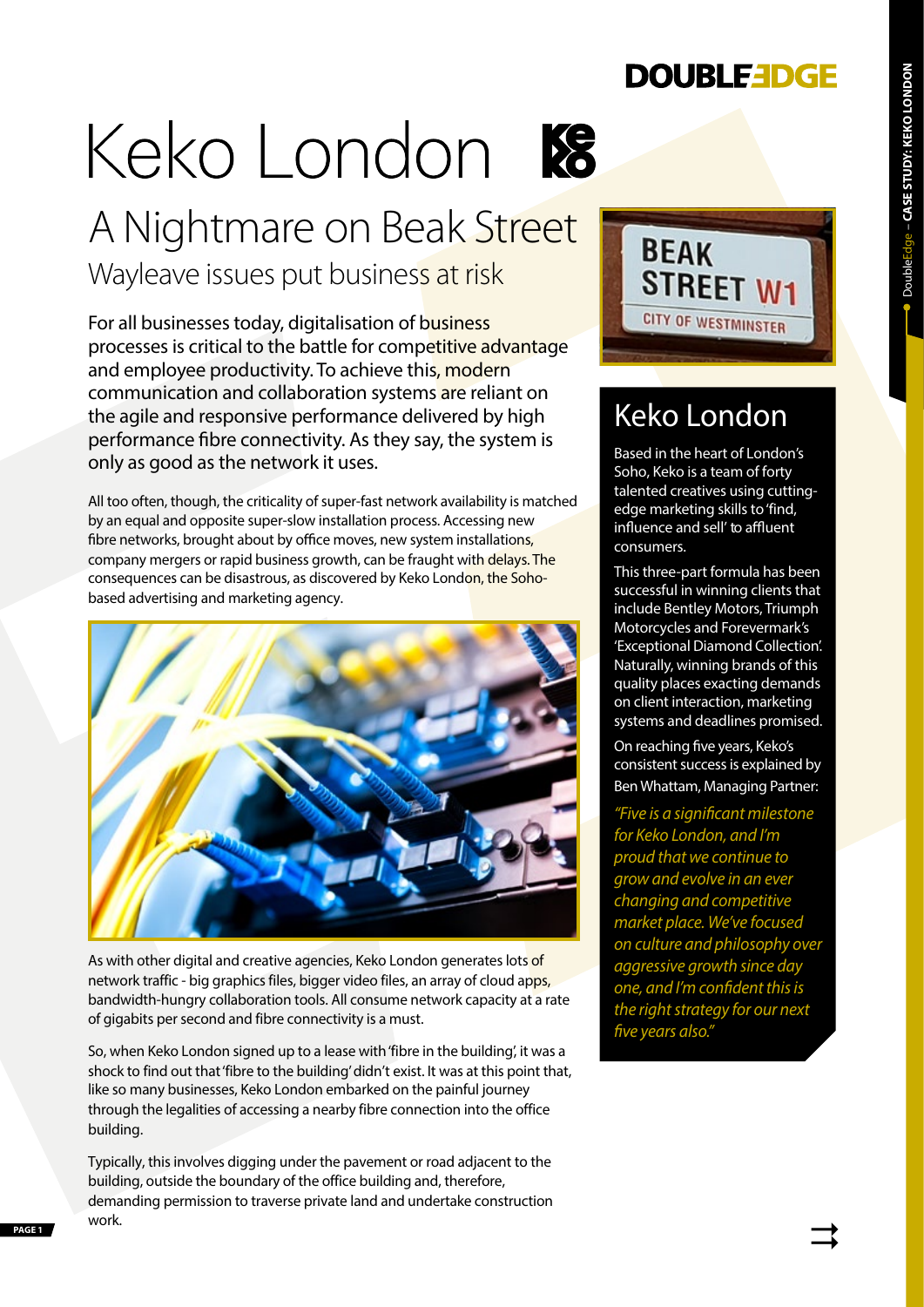# Openreach networks, out of reach

This permission, or 'wayleave', is the consent required by the network provider to carry out work on the neighbour's privately-owned land. The wayleave also grants access to install, maintain or repair associated equipment. Wayleaves are controlled by the Electronic Communications Code published in December 2017 under the Communications Act 2003 and governed by Ofcom. In principle, wayleaves are a common-sense set of regulations. In practice, they are notorious for being complex and time-consuming to enforce.

In the City of London, for example, the 'Fibre First' initiative from BT Openreach plans to connect FTTP high speed broadband to 12,000 properties across the City. However, this has been hindered by the difficulties of contacting and agreeing permissions from landlords to give access to their buildings. As highlighted by the CEO of BT Openreach, the difficulty centres on identifying and contacting international building owners scattered across the world. Consequent delays can take years.

The barriers to fibre connection don't stop there. Even after the wayleaves and permissions are agreed, organising construction work in a busy city centre presents additional challenges. Council approvals for road works have to take into account a host of issues, from safety to traffic management, and that takes time.

On top of that, there's the network carriers. It's widely known that these big, multi-national organisations, struggle to provide the agility, responsiveness and personal service necessary to deal with network provisioning that is, so often, urgent and business critical.

Sadly, for Keko London all of these issues came together in a project that was expected to be a simple deployment of fibre broadband but actually resulted in a catalogue of errors and delays that damaged business operations and threatened business continuity.

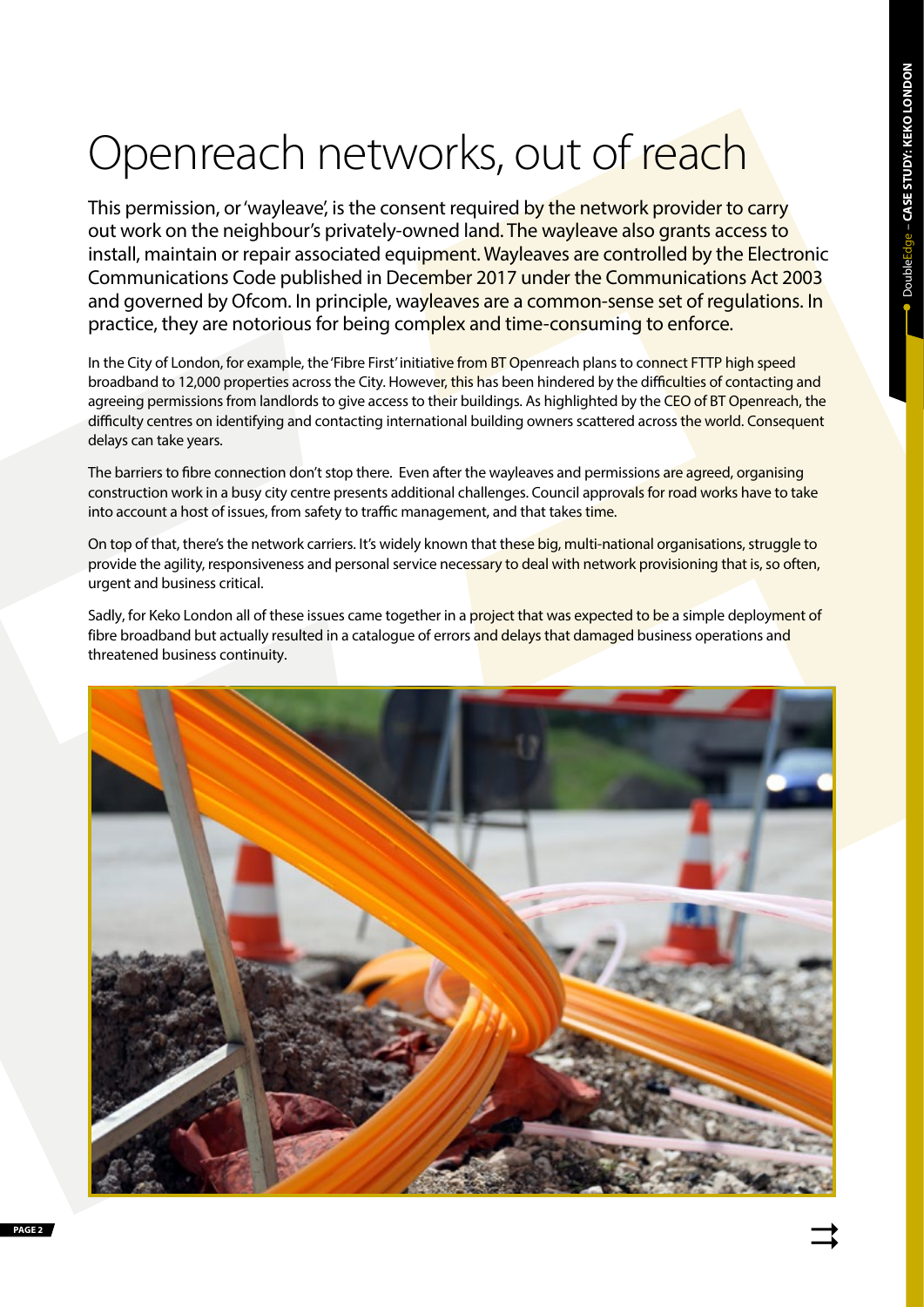# Business not as usual

In the absence of fibre into the building, Keko London instructed installation of a high-speed, 50Mbps Ethernet connection from a 100Mbps BT Openreach bearer. In the meantime, anticipating the usual lead time, Keko's service provider installed an immediate, sticking-plaster solution of eight, bonded ADSL lines. These were far from adequate for business purposes. With asynchronous upload and download speeds, performance was variable and unreliable, but acceptable for the short wait anticipated. Little did Keko know that this'short wait' would turn into an extraordinary sequence of delays, errors and sluggish service.

Over the following period of nine long months, issues concerning inconclusive site surveys, wayleave approvals and traffic management conspired to leave Keko no closer to being connected (see timeline opposite).

At this point, Ben Whattam, Keko Managing Partner, took action and sent letters of complaint to local MPs, the head of BT Openreach and Ofcom. Frustratingly, little progress was made and, with no other alternatives, Ben cancelled the BT contract to enlist the help of Virgin Media. Having consulted fibre network maps, Virgin was optimistic that an access point next to the Keko office could be connected within 60 days. This good news was shortlived, though, when a survey established that the nearest fibre was 80 metres away and the work required would cost over thirty thousand pounds.

By this time, some twelve months since placing the original order, Ben estimated that financial damage to Keko's business, resulting from lost projects and reduced productivity, amounted to £450,000. For a small business of twenty employees, this posed a real threat to business continuity. With no further options, the future looked bleak.



#### The slow journey to high speed fibre

Keko's 12-month timeline summarises some of the typical difficulties hindering network access in city centres today